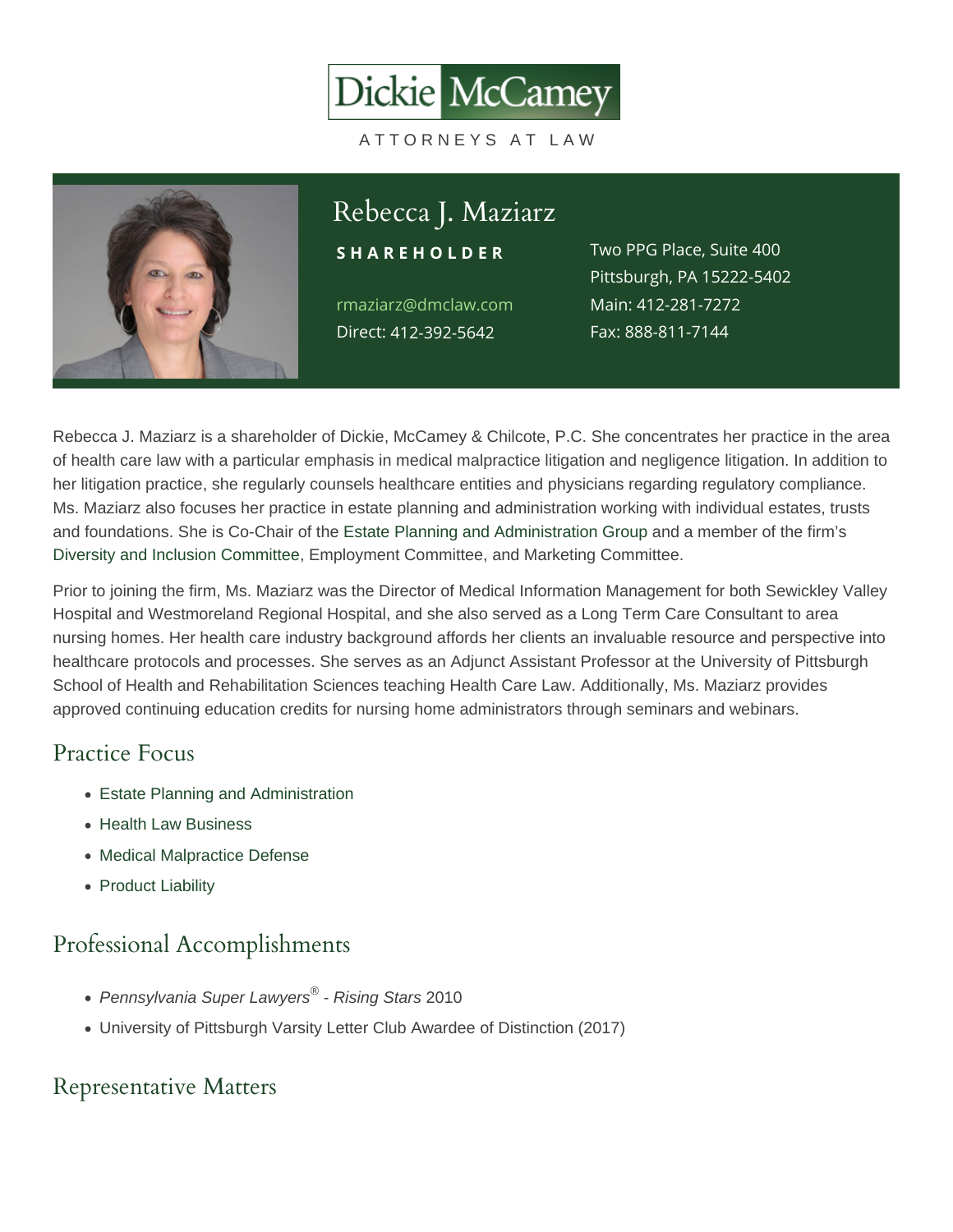Ms. Maziarz has successfully represented physicians, their professional corporations, hospitals and health care systems in extended pre-trial negotiations, at trial, mediation, and arbitration. She has also represented a variety of clients in the areas of premises liability, product liability, contract law, and securities law. Representative matters of Ms. Maziarz's practice include:

- Lead trial counsel for personal care home administrator in an alleged breach of contract case based on a personal guarantee; case resulted in a defense verdict after four days of trial
- Co-Counsel for an obstetrician/gynecologist and physician practice in an alleged failure to diagnose breast cancer; case resulted in a defense verdict after six days of trial
- Counseled global manufacturing client on alleged anti-kickback violation specific to sales commissions
- Prepared and coordinated response to Office of Civil Rights for physician practice relative to HIPAA violation; as a result of the corrective action taken, the OCR closed the case and no fine was issued
- Serves as General Counsel for a nonprofit entity protecting its interests in everyday issues involving laws specific to nonprofits, contracts, financing, employment matters, and disputes
- Provides legal advice to hospitals, home health agencies, hospices, long-term care facilities, and personal care homes on a range of operational issues including, but not limited to, medical staff credentialing, licensure, risk management and tax-exempt status
- Prepares, revises and negotiates various contracts including employment agreements for physicians and dentists, consultants and vendor contracts, settlement agreements and other business agreements

# Speaking Engagements

- "How to Play TAG and Not be IT" (Co-Speaker), program for nursing home administrators and directors of nursing
- "Fundamentals of Family Law" (Co-Presenter), Pennsylvania CLE
- "How to Conduct a Proper Risk Management Investigation," Western Pennsylvania members of PANPHA, an Association of Pennsylvania Nonprofit Senior Services
- "Estate Planning Basics," Pittsburgh Federation of Teachers and West Virginia University Hospital
- "Maintaining a Legally Sound Medical Record: Best Practices for Nurses," nursing staff at area hospitals
- "Nursing Communication and Documentation," nursing staff at area hospitals
- "Dental Employment Contracts," University of Pittsburgh, School of Dental Medicine, endodontic residents

#### Admissions and Licenses

- Pennsylvania Bar Admission
- West Virginia Bar Admission
- United States District Court for the Southern District of West Virginia
- United States District Court for the Western District of Pennsylvania

# Memberships